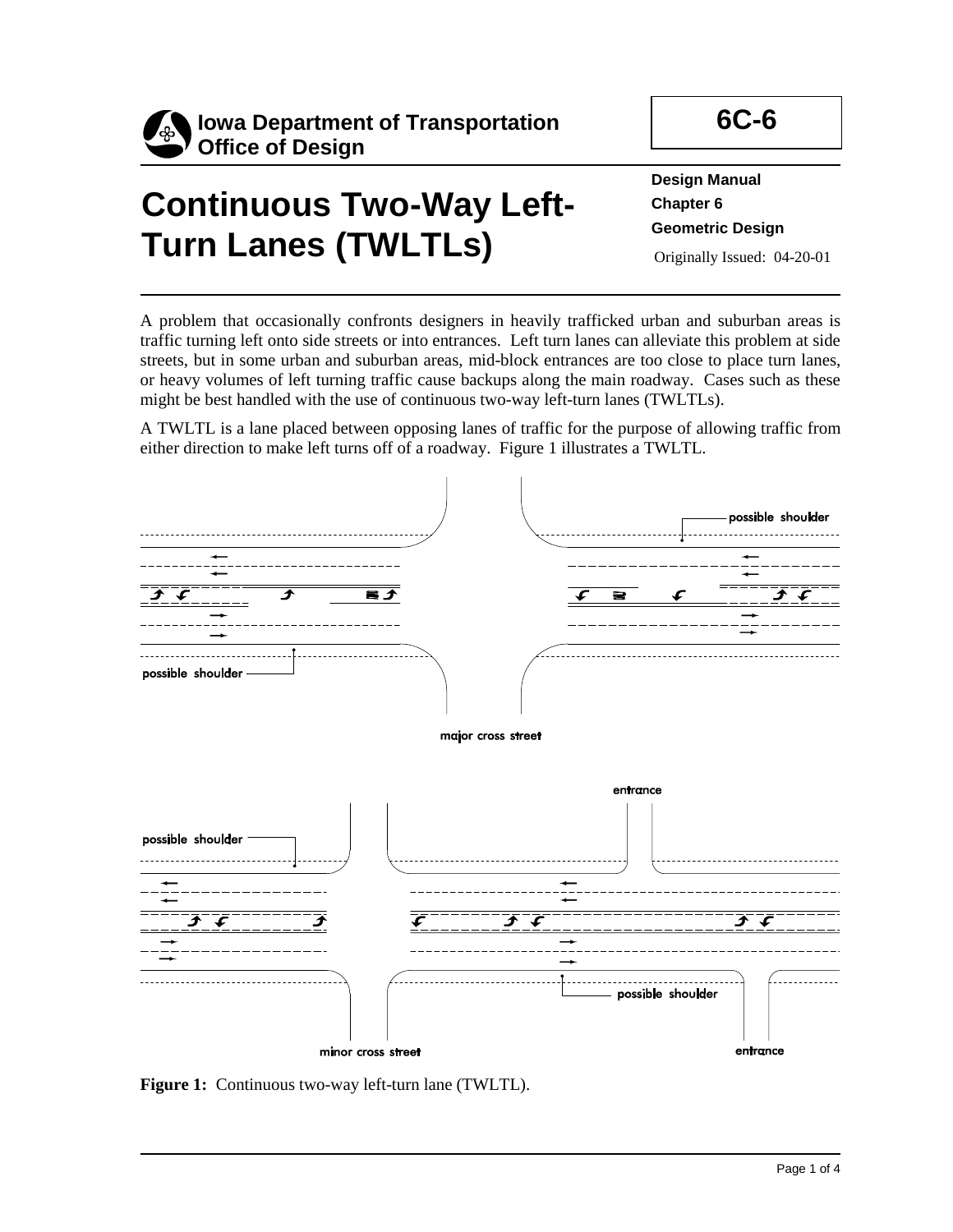## **Consideration of TWLTLs**

Continuous two-way left-turn lanes offer several advantages. First, TWLTLs remove left turning vehicles from the through lanes, which can reduce delay to through vehicles and can lead to a reduction in rear-end and sideswipe collisions. Second, TWLTLs provide spatial separation between opposing lanes of traffic, which can lead to a reduction in head-on collisions. Finally, two-way leftturn lanes can also function as a lane for emergency vehicles.

Though TWLTLs offer several advantages, there are several considerations<sup>1</sup> involved with determining whether or not a TWLTL is an appropriate design. Existing and projected future conditions are two very important considerations, as are constraints and priorities.

#### **Existing Conditions**

Existing conditions include geometrics and traffic control, operational demands such as left turn volume, operational conditions such as capacity and level of service, safety conditions, and land use. Geometrics, for example sight distance requirements, may exclude the option of TWLTLs in some situations. Reduced level of service may indicate need for additional lanes. If the reduced level of service is a result of high left turn volume, TWLTLs may be a good alternative to adding lanes to both directions.

Safety issues such as the number of crashes, along with their severity, type and frequency should be considered. The need for a refuge area for pedestrians should also be factored in as the need for a refuge area may eliminate the option of a TWLTL. Land use should also be considered. Urban areas with high intersection and driveway densities may benefit from TWLTLs, whereas a suburban area with low driveway and intersection densities might be better served with turn lanes at the intersections.

#### **Projected Future Conditions**

Future projected conditions include traffic volumes (including trucks) and left turn volumes, along with type of land development and driveway and intersection densities. Projected volumes may indicate need for additional lanes: TWLTLs may serve as an alternative. Land development may require the addition of driveways and intersections, leading to an increase in left turn volumes. Two-way left-turn lanes may help to alleviate future problems with left turn movements.

#### **Constraints**

In addition to existing and future projected conditions, physical constraints such as right of way must be considered, along with economic limitations. Lack of sufficient funding may exclude the option of TWLTLs. Lack of available additional ROW may eliminate the possibility of a TWLTL.

#### **Priorities**

Priorities, namely cost, safety, and speed, must be identified. Though left turn lanes always benefit safety and flow, the priorities between cost, safety, and speed will ultimately determine the choice between no turn lanes at all, two-way left-turn lanes, or raised medians with turn bays.

### **Limitations for TWLTLs**

There are some limitations to TWLTLs the designer must keep in mind. Extra street width may be required, resulting in an increased need for right of way. In addition, TWLTLs add another lane for

 $\overline{a}$ <sup>1</sup> Harwood, Douglas W. *Multilane Design Alternatives for Improving Suburban Highways*. National Cooperative Highway Research Program 282. Transportation Research Board, National Research Council, Washington, DC March 1986.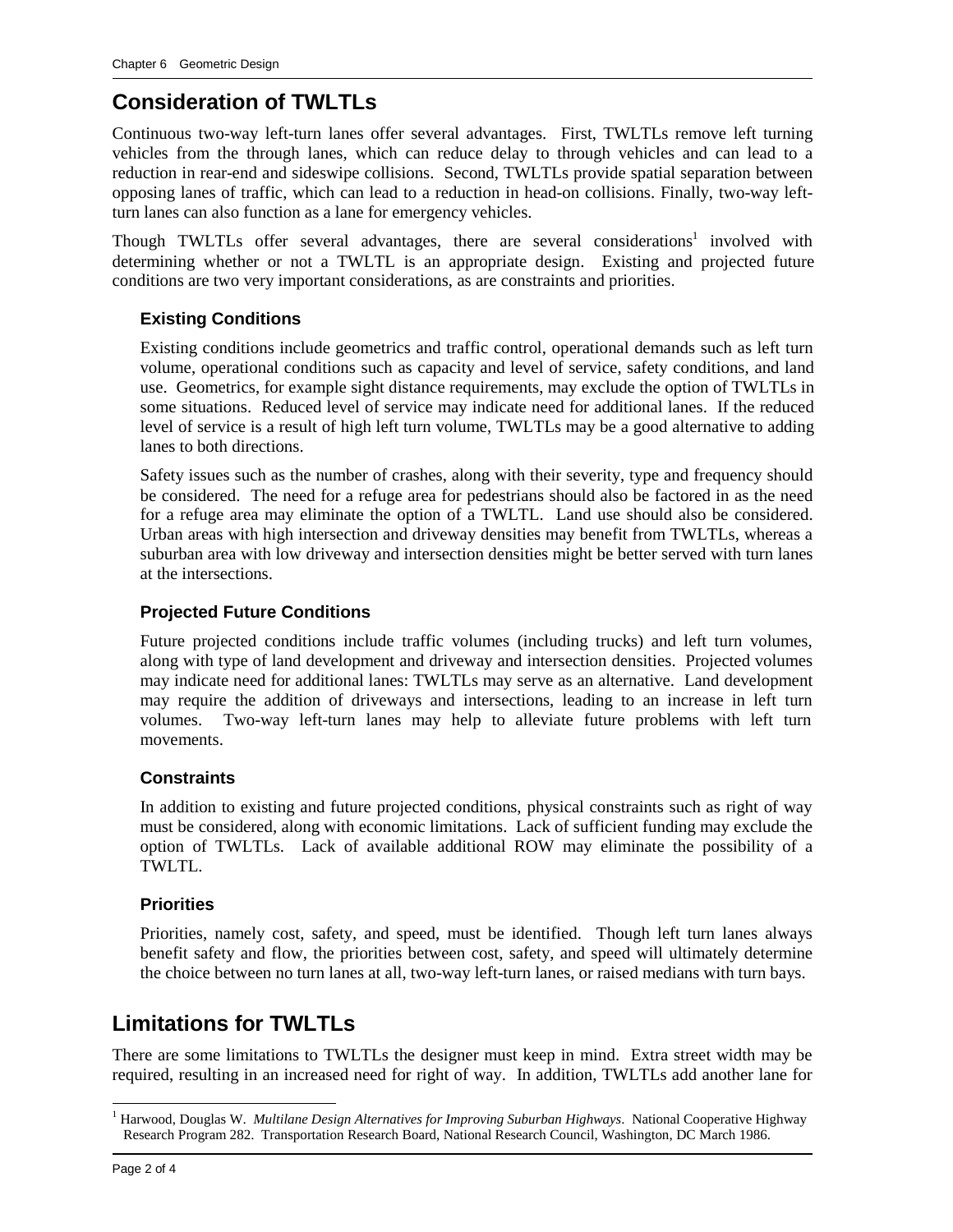pedestrians and bicyclists to cross and do not provide a refuge area for them. Another limitation is that TWLTLs may not alleviate safety problems at closely spaced entrances and intersections, where queuing traffic can block left turning movements.

Placement of TWLTLs should be limited to suburban and urban areas only, as a TWLTL could be mistaken or misused as a passing lane in rural areas. The number of through lanes adjacent to the TWLTL should be limited to two in each direction. Normally, shoulders should not be sacrificed in order to place a TWLTL, as safety problems associated with removal of shoulders may outweigh advantages gained by the use of a TWLTL. However, if the designer can document elimination of the shoulders will not create a safety problem, shoulders can be replaced with curb and gutter in order to accommodate the addition of a TWLTL. Traffic volumes in excess of 6,000 vpd would warrant consideration of a TWLTL on a two-lane facility, as 6,000 vpd is the volume at which additional lanes are considered for two-lane highways. Similarly, traffic volumes in excess of 10,000 to 12,000 vpd would warrant consideration of a TWLTL on a four-lane facility.

## **Design of TWLTLs**

The normal width of a TWLTL is 14 feet (4.2meters), though 10 to 12 foot (3.0 to 3.6 meter) widths may be considered in areas with restricted right of way or pavement width. Pavement markings shall be in accordance with the MUTCD. The minimum length to be considered for a TWLTL should be ¼ mile (400 meters), though shorter lengths may be considered if the engineer documents the need. Right turn lanes should also be considered at major intersections to further reduce delays to through traffic.

The design of transition areas that involve a lane drop is crucial. Transition areas should be located away from high volume driveways and signalized intersections.

## **Conversion from Four Lanes to Three Lanes**

Many four lane undivided facilities may benefit from conversion to three lane facilities with TWLTLs. Several conversions have been completed in other states, as well as in Iowa. The results have been positive with reductions in accidents and increased popularity with the public. A portion of US 75 in Sioux Center, Iowa has been converted from a four-lane facility to three lanes with a TWLTL and the results have been very positive: a sharp decrease in accidents and excessive speeding, and support from both the public and businesses along the highway. Other four lane to three lane conversions in Iowa have demonstrated the ability to handle capacities as high as 16,000 ADT. The Office of Traffic and Safety should be consulted when considering converting from a four lane undivided facility to a three lane TWLTL facility.

Reasons to consider converting a four-lane facility to a three lane with a TWLTL include:

- high accident rates involving left turning movements, sideswipes, rear-ends, or crossing traffic
- the need for traffic calming
- pedestrian and bicyclist safety issues
- "defacto" left turn lanes: areas where a four-lane facility is operating like a three-lane facility, with the inside lanes operating as left turn lanes.

A number of factors<sup>2</sup> must be weighed into the decision to convert to a three lane with TWLTLs. Perhaps the most important is the function of the road. A road that serves primarily to move traffic through may not benefit from the conversion as much as a road that serves to access property. Areas

 $\overline{a}$ 2 Knapp, Keith, et. al. *Guidelines for the Conversion of Urban Four-Lane Undivided Roadways to Three-Lane Two-Way Left-Turn Lane Facilities*. Center for Transportation Research and Education, 2001